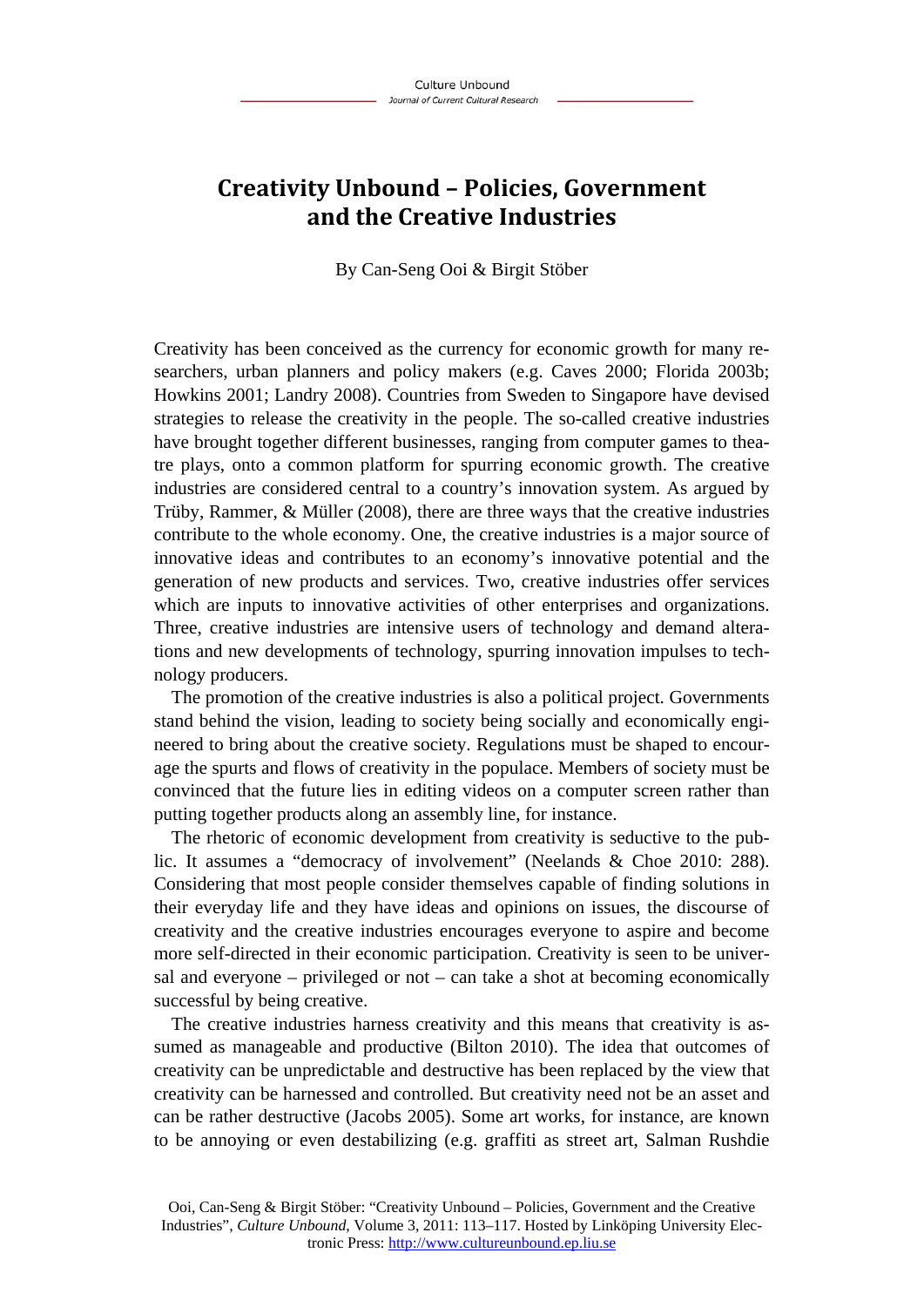and his book Satanic Verses). It is because creativity is now framed as manageable, it can also be exploited for wealth creation. The emphasis is on "productive creativity," meaning that it is a "more disciplined form of creativity with professionalism and purpose" (Jacobs 2005: 9). In other words, there is a disciplining effect from the promotion of the creative industries. This disciplining effect is also elaborated by Poettschacher (2010). He argues that the celebratory message on the creative industries introduces a language that respects the rules of economy, allowing creative individuals into the world of business, giving the impression that they could work within the realm of traditional economic rules. Famous creative entrepreneurs such as Bill Gates and George Lucas are celebrated as creative geniuses in businesses (Bilton 2010; Poettschacher 2010).

As creative ideas come from individuals, the talent pool must be expanded before a society can exploit the creative economy. Governments are at hand to build the talent pool and also offer possibilities for creative individuals to find work and enjoy life. One way to expand the talent pool is to educate its workforce. Education systems around the world want their pupils to become good thinkers and creative solution finders. For instance, even in authoritarian China, the Chinese government is reforming the country's education system to meet the challenges of the economy. Reflecting official views, journalist Li Hong writes:

The entire national education system, from primary and secondary schools to colleges, deserves a reshuffle to keep with the times. […] Old shackles of thinking still depress creative ideas. From preschool pupils to graduates, students have to wage an unrelenting battle against towering homework assigned by their tutors. […]All in all, a flourishing country needs contagion of tradition-breaking and epoch-making minds to fire up. (Li 2010)

Regardless, there can be consequences when citizens are encouraged to break traditions and think out of the box. Tension can arise when a more experimental, vocal and independent population challenge authoritarian regimes. For instance in Singapore, the government has to find more nuanced sophisticated ways to manage a growing section of the population that wants even more space for social and political expression. The consequence is to back-track on some of its creative industries initiatives; instead of lessening censorship, censure becomes harsh on unflattering political messages (Ooi 2010).

Educating creative people and building up the necessary infrastructure to foster creativity takes time. Another strategy to ensure a large supply of creative workers is to import such workers. Creative workers are highly mobile and these creative individuals supposedly want to live and work in places that are culturally vibrant, tolerant of diversity and technologically advance (Bille 2010; Florida 2003a). As a result, cities and countries are branding themselves accordingly (Dinnie 2011). For instance, since 2004, Berlin has an avowed gay mayor who actively promotes the city as a creative, diverse and tolerant place (Ooi & Stöber 2010).

As governments attempt to shape their creative economies, the results have been mixed. The papers in this special thematic section deal with creative indus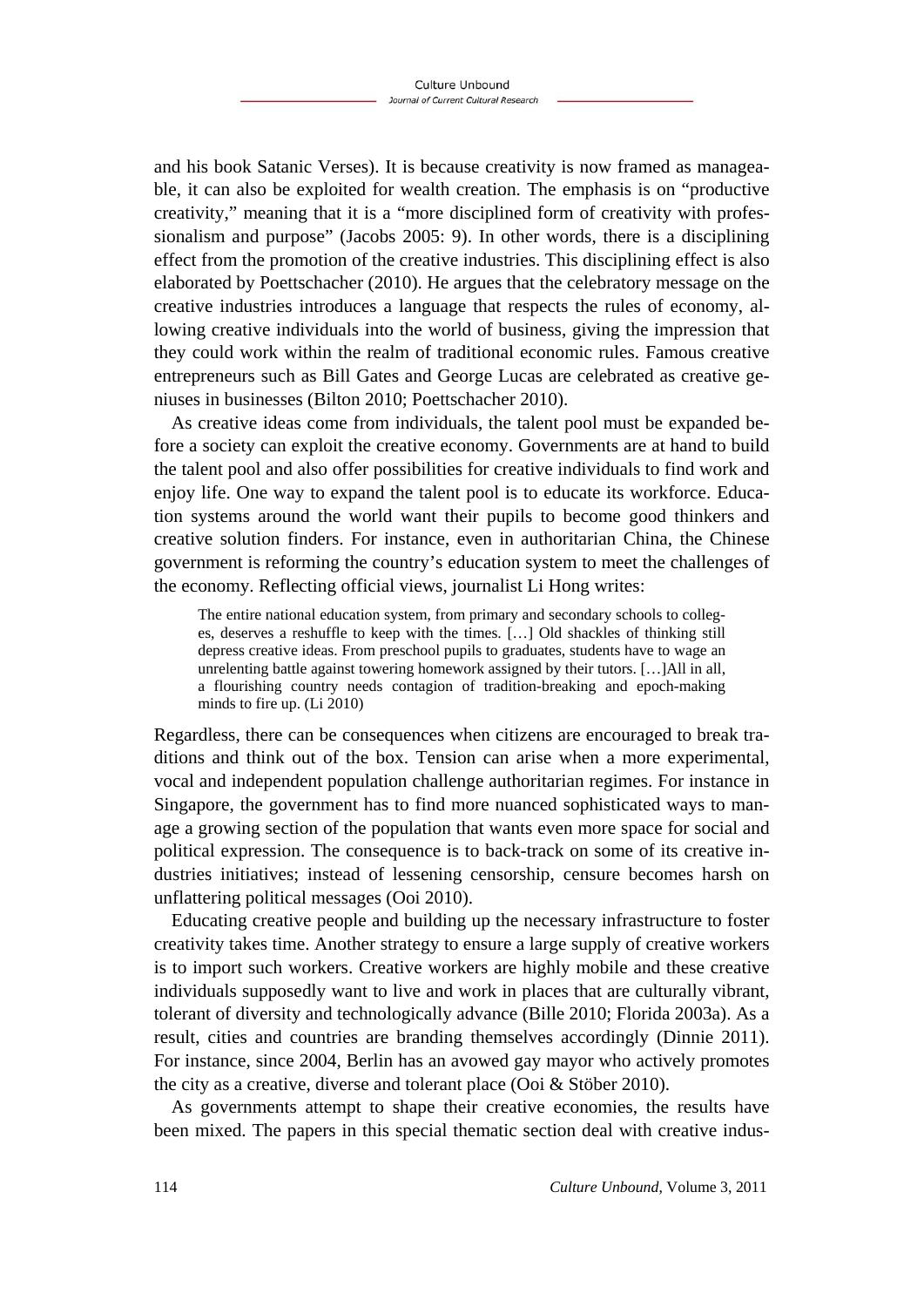tries policies and their consequences. A number of salient and exciting areas are addressed. The creation of the creative industries, for instance, has consequences for the arts and culture. Ooi examines the case of Singapore. The arts are considered the essential core in the creative industries in the city-state however he demonstrates the fine arts are systematically being subjugated under the other more lucrative and economically productive creative industries. As a result, fine artists are embracing market logic into their practice and changing their conception of aesthetic quality.

The film industry is a promising creative industry. Strandgaard Pedersen and Mazza in this collection examine the Copenhagen Film Festival and the Festa del Cinema di Roma. Their case shows why film festivals are similar around the world, and each new festival is desperately looking for their uniqueness. In this context, while authorities may want to promote the film industries, players in the game are learning from one another, film festival organizers are picking up best practices and seeking legitimacy from their peers. Governments may throw money into creative industries, industry players however anchor themselves with their international peers.

Urban planners are pimps! Ek starts his paper with this provocative statement. By examining the urban regeneration project in Helsingborg (Sweden) H+ and SHIP, he argues that the public has little influence in shaping their own environment, in spite of the claim that the regeneration process is democratic and for the people. Given the authority and resources by politicians, urban planners construct and present their ideas on renew spaces in systematic and yet overwhelming ways that leave little space for influence from the public. The creation of the creative physical space means managing the infinite creative impulses of people and insidiously pushing a tacit agenda across.

The city of Berlin has a fast growing creative industry that has become the object of the city's development policies and place marketing. Lange uses Berlin as a reference case to articulate the gap between "state-led planning" on the one hand and the organisational practices of self-governed creative scenes on the other. His vital question is: What are the spatial-organizational driving forces of creativity in Berlin – can they be steered by public administration? In the course of his paper Lange demonstrates that creative industries are characterized by growing culturepreneurship embedded in a distinct urban environment. This is mainly a way of self-governance, he states.

Also in Denmark, the creative industries have emerged as a legitimate concern in national cultural and economic policy. With focus on the fashion business Riegels, Skov and Faurholt Csaba explore the way in which that particular industry has been enrolled in the cultural industries policy in the country. Inspired by Actor Network Theory, the authors analyze the Danish fashion industry as a mobilization of resources and institutions. The authors' argument is based on the observation that there is considerable slippage between fashion understood as cultural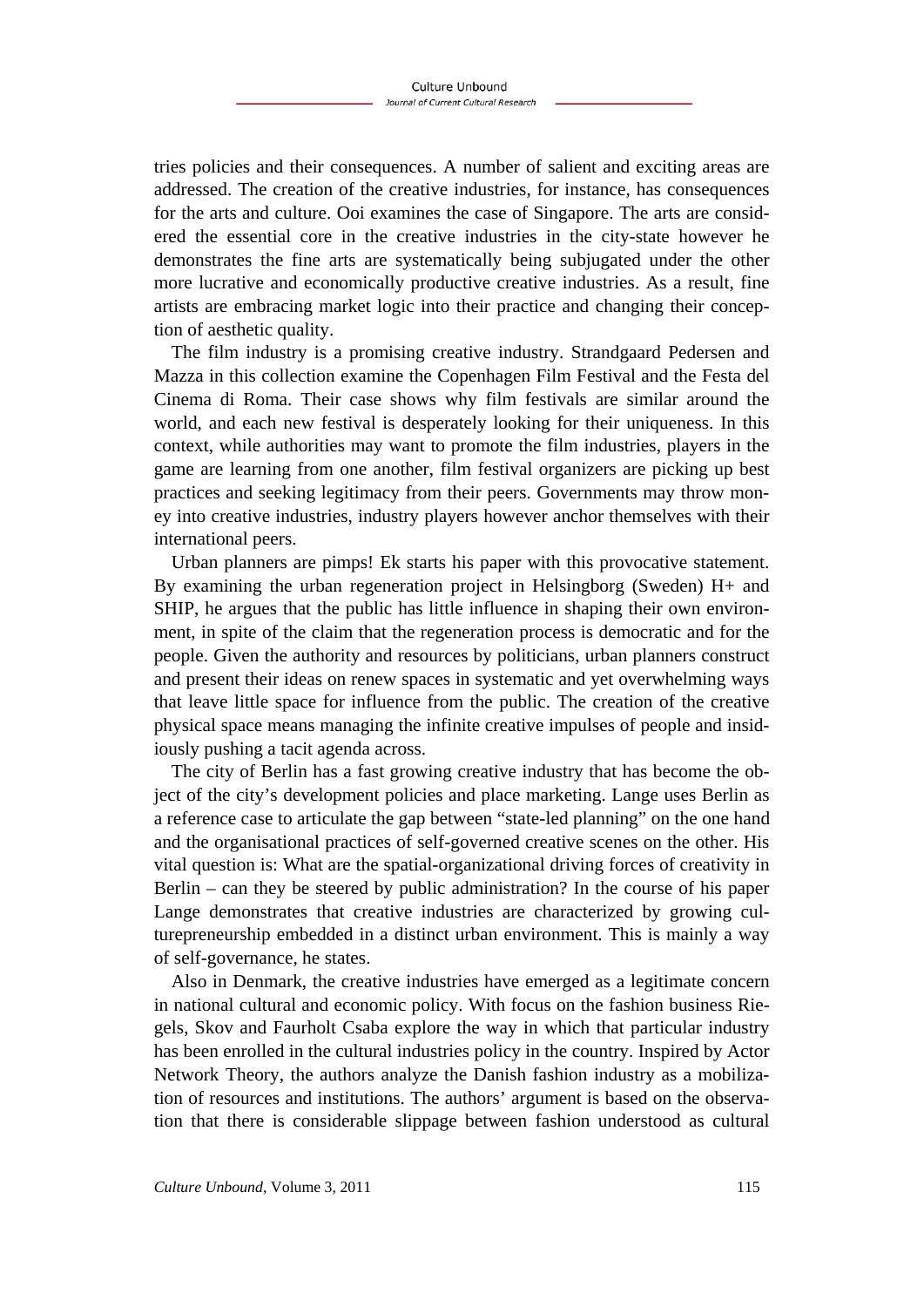phenomenon and fashion understood as clothing-derived industry. This ambiguous situation can be seen as productive. In sum, the authors argue the Danish cultural industry policy is eventually "compelling" because it manages to transform the Danish apparel industry and eventually putting the nation on the global catwalk.

Stöber reflects on the question of strategic development and region building through culture and creative industries. In her paper, she argues that in region building processes, "culture" often gets instrumentalized in order to strengthen the economic (regional) projects. This tendency seems to get even more intensified in the context of framing "the cultural economy as [a] driving force in many urban and regional economies" (Pratt 2009:272). In her paper, Stöber focuses on two examples from Northern Europe, the existing Danish-Swedish Øresund link and the planned link between Denmark and Germany across Femernbelt. Even though there are some clear differences between these cases, a strong link between the physical link and an official regional and cultural discourse is exposed.

The paper by Holst Kjær with the title "Meaningful-Experience Creation and Event Management" focuses on the management and organisation of the Copenhagen Carnival 2009. The Copenhagen event is, according to Holst Kjær's analysis, not only a co-creation by voluntary culture workers and service staff, but also a co-creative space for sponsorships, small enterprises and a scene for artists, students and grass-roots. As ethnologist and folklorist Holst Kjær discusses the carnival as Post-Colonial Edutainment and examines the link between the lowbudget, annual event Copenhagen Carnival and the recent debate within cultural policy and experience economy in which events are perceived as essentials when adding value to a city's image.

This collection of articles points to the importance of government and policies in promoting the creative industries. The papers also point to the futility and limitations on what governments and policies can do.

## **Acknowledgement**

Earlier versions of some papers here were presented at the conference, *Government Encounters*, in Copenhagen Business School, May 2009, under the auspices of Creative Encounters (www.cbs.dk/creativeencounters). Creative Encounters is a research project supported by the Danish Strategic Research Council and the Copenhagen Business School.